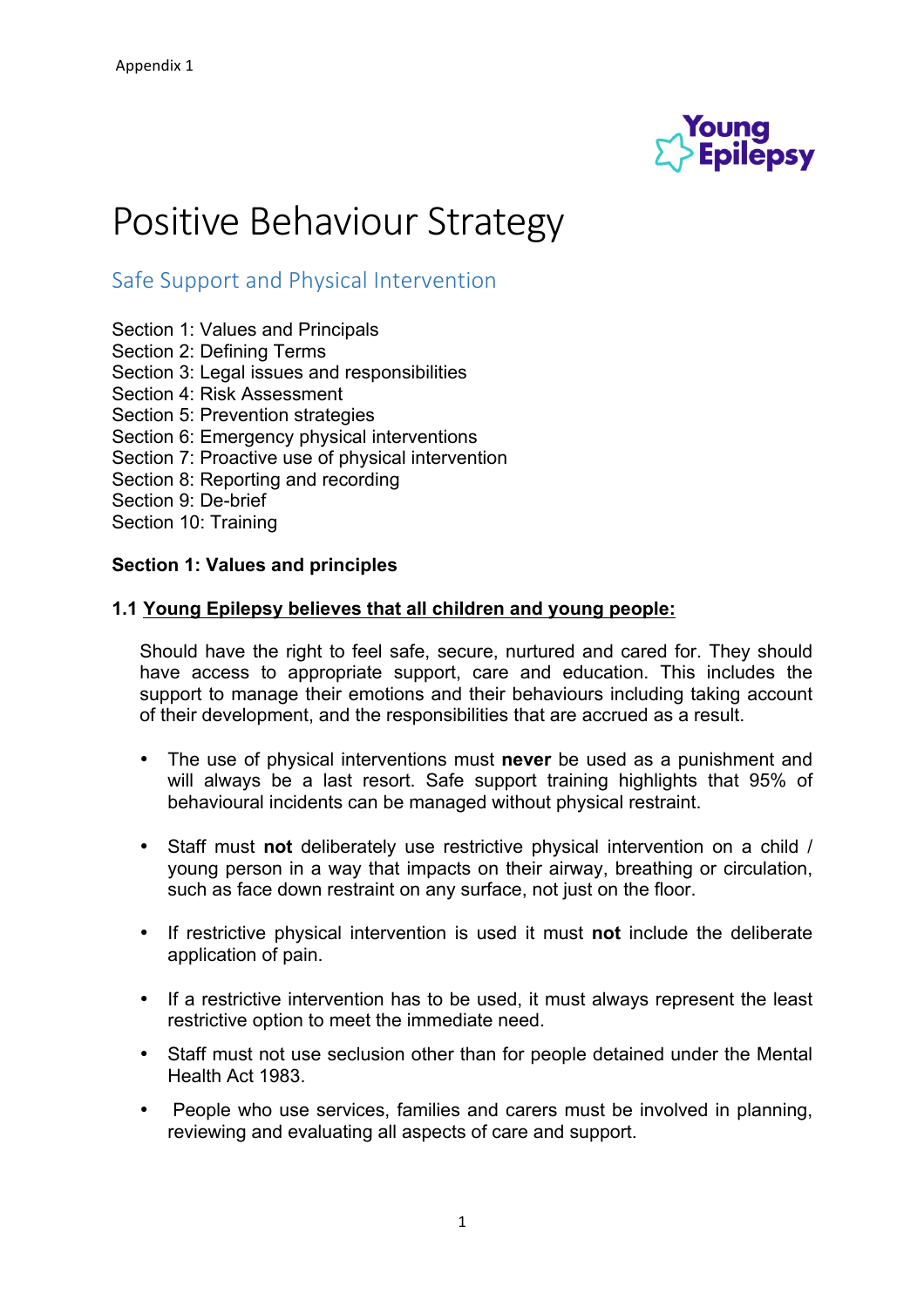• Students who are at risk of repetitive and frequent physical intervention **must have** Individualised support plans, incorporating pastoral (behaviour) support plans<sup>1</sup>. This should include Risk Assessment taking into account other students and staff.

#### **The use of physical interventions should only be considered within the context of risk, be proportionate to that risk and appropriate given the age, understanding, gender and size of the child or young person.**

- **1.2** The input of the Multi-disciplinary team (MDT) input in supporting and managing risk as well as assessing is crucial to supporting children and young people at Young Epilepsy. Information pertinent to supporting children and young people should be disseminated and shared across the teams to provide a safe environment for our community.
- **1.3** All staff and students should have access to support after an incident. Initially this should be with their line manager and if deemed appropriate due to the severity of the incident the psychology team should be involved to offer further support including a de-brief for all those impacted by the incident.

#### **Section 2: Defining terms**

**2.1** This policy applies to all children and young people whose behaviour may place themselves and/or others at risk.

**2.2** Restrictive physical interventions may include:

**Bodily contact:** where the physical presence of one or more people is used to control a child or young person, for example two people holding a person so as to restrict their mobility

**Environmental change:** applying a change within the environment for example, the use of locked doors or swipe access to prevent access to or from an area, or

**Mechanical:** the use of belts, straps or clothing that restrict the freedom of movement, for example the application of arm splints to prevent self- injurious behaviours.

Any of the above may be assessed as appropriate interventions within specific settings but must always be accompanied by short and long-term behaviour support strategies that will work towards a reduction in the use of physical interventions if used in a planned or proactive manner. *(See section 2.3)*

#### **2.3 Emergency physical intervention is the use of physical intervention in a situation of significant risk that was unforeseeable**.

Planned physical intervention is the proactive use of physical intervention as part of an overall **pastoral (behaviour) support plan** aimed at reducing the level of risk presented by behaviour and accompanied by appropriate preventative strategies.

<u> 1989 - Jan Samuel Barbara, político establecido de la provincia de la provincia de la provincia de la provinci</u>

 $<sup>1</sup>$  Please see appendix 2 FAQ.</sup>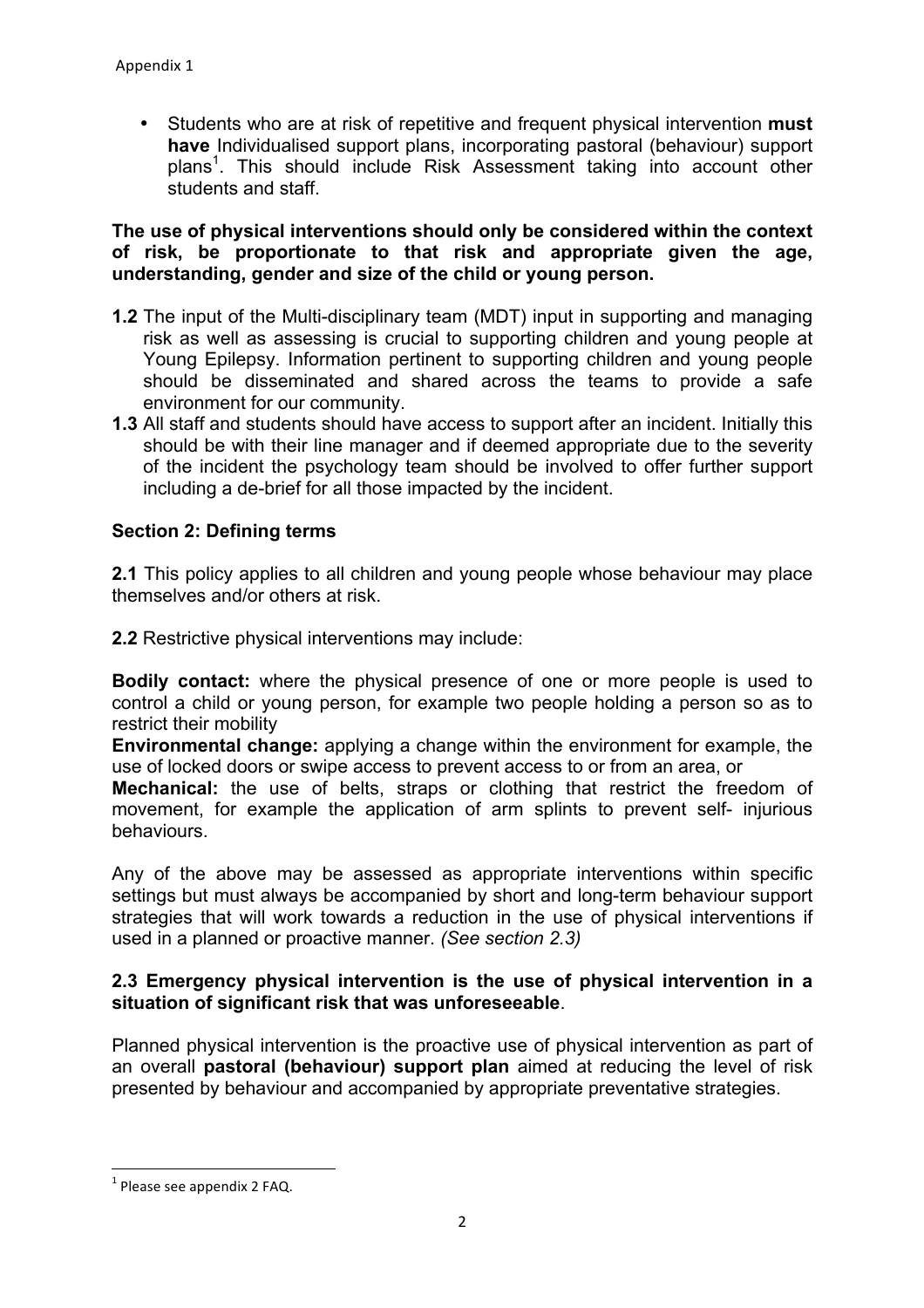**2.4** Seclusion and isolation or any practice, which 'restricts liberty', may infringe the rights of a child or a young person. As such it should only be considered in secure accommodation<sup>2</sup> approved by the Secretary of State. Further clarity can be found in the Children Act 1989.

## **Section 3: Legal issues and responsibilities**

**3.1** An employee may have lawful excuse for the use of positive handling if it's:

- Preventing a child or young person causing serious harm to them self or putting themselves in harm's way.
- Preventing the child or young person causing serious harm to another person, this may include other staff, adults, volunteers or members of the public or,
- Preventing a child or young person causing damage to property with a consequence of serious harm

Or in School/ College setting:

• Preventing any behaviour which is prejudicial to the maintenance of good order and discipline.

**3.2** The decision to use positive handling or physical interventions must be taken in the context of the level of risk presented by the behaviour, the seriousness of the incident, and the relative risks of the use of any physical intervention compared with any available alternative.

- GREATER HARM (OCCURING)
- HONEST HELD BELIEF
- LAST RESORT
- BEST INTERESTS
- REASONABLE FORCE
- PROPORTIONALITY
- IMMINENT THREAT OF DANGER

**3.3** The use of any physical intervention must also take account of the characteristics of the child or young person including their age, gender, special educational needs, physical needs or disability, developmental level or cultural issues.

#### **Section 4: Risk assessment**

**4.1** In order to ensure the health, safety and welfare of children, young people and staff, it is essential that a risk assessment approach is adopted for all physical interventions. A record<sup>3</sup> of these must be kept, with control measures and responsibilities noted and actioned.

**4.2** When assessing risk the following must be considered:

• The environmental context of risk

<u> 1989 - Jan Samuel Barbara, político establecido de la provincia de la provincia de la provincia de la provinci</u>

 $2$  Please see appendix 2 FAQ

 $3$  Please see appendix 2 FAQ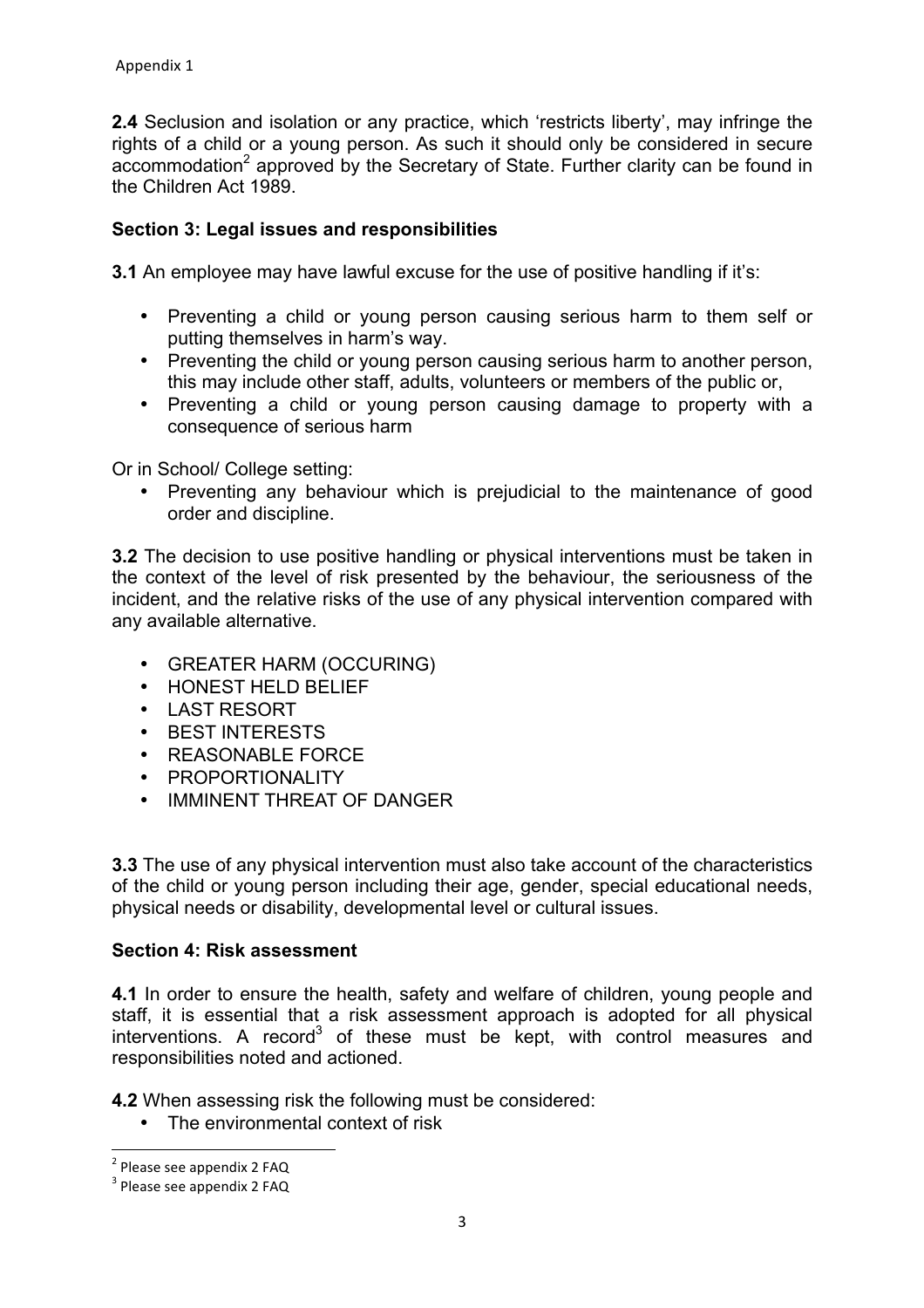- Personal vulnerability factors affecting individual children and young people
- The probability of emerging risk and the seriousness of potential outcomes
- How preventative and proactive measures may affect the level of risk, and the potential outcomes of not intervening.

**4.3** All children and young people who have pastoral (behaviour) support plans including suggested ways of responding to difficult behaviour. There ought to be alongside this an appropriate written risk assessment acknowledging the impact of contextual and environmental factors.

**4.4** Medication can play a role in presenting behaviour. At times a child or a young person will experience adverse effects of medication changes or review of medication dosage. It is important to consider the arrangements in place for informing the MDT and all those involved in the care of the person of the above.

## **Section 5: Prevention strategies**

**5.1** Staff should be aware that their own behaviour has impact on the children, young people and how their colleagues respond to a behavioural incident. As mature adults staff should always be reflective about what they want to achieve through a response. It may mean that at times a change of face is a good strategy rather than persist with an intervention that is not working towards the desired goal.

**5.2** Prevention of critical incidents and appropriate support of individual children and young people is paramount. Effective individualised support of children and young people can prevent challenging behaviour and reduce the likelihood of incidents escalating. We adopt a graduated response to behaviour<sup>4</sup>.

**5.3** Services and settings must ensure that they:

- Identify personal and environmental factors, which impact on individual children and young people adversely affecting their presentation and behaviour
- Assess the reasons why children and young people use particular challenging behaviours and put in place interventions that support positive interactions.
- Ensure that they develop strategies that help prevent challenging behaviour through effective support, therapeutic and professional input. Children and young people should have access to appropriate professional support such as psychology, speech & language, physio and occupational therapist as well as medical.
- Monitor and evaluate behaviour strategies and continue to review interventions as necessary.
- Raise awareness through discussions of the child or young person at the Behaviour support team meetings.

**5.4** Primary prevention will be achieved by:

• Developing an ethos that is inclusive and values the individual personalities of the children and young people. It would mean a focus on person centred approaches that promote and reward positive behaviour. Staff would be

<sup>&</sup>lt;u> 1989 - Jan Samuel Barbara, político establecido de la provincia de la provincia de la provincia de la provinci</u>  $4$  Please see appendix 2 FAQ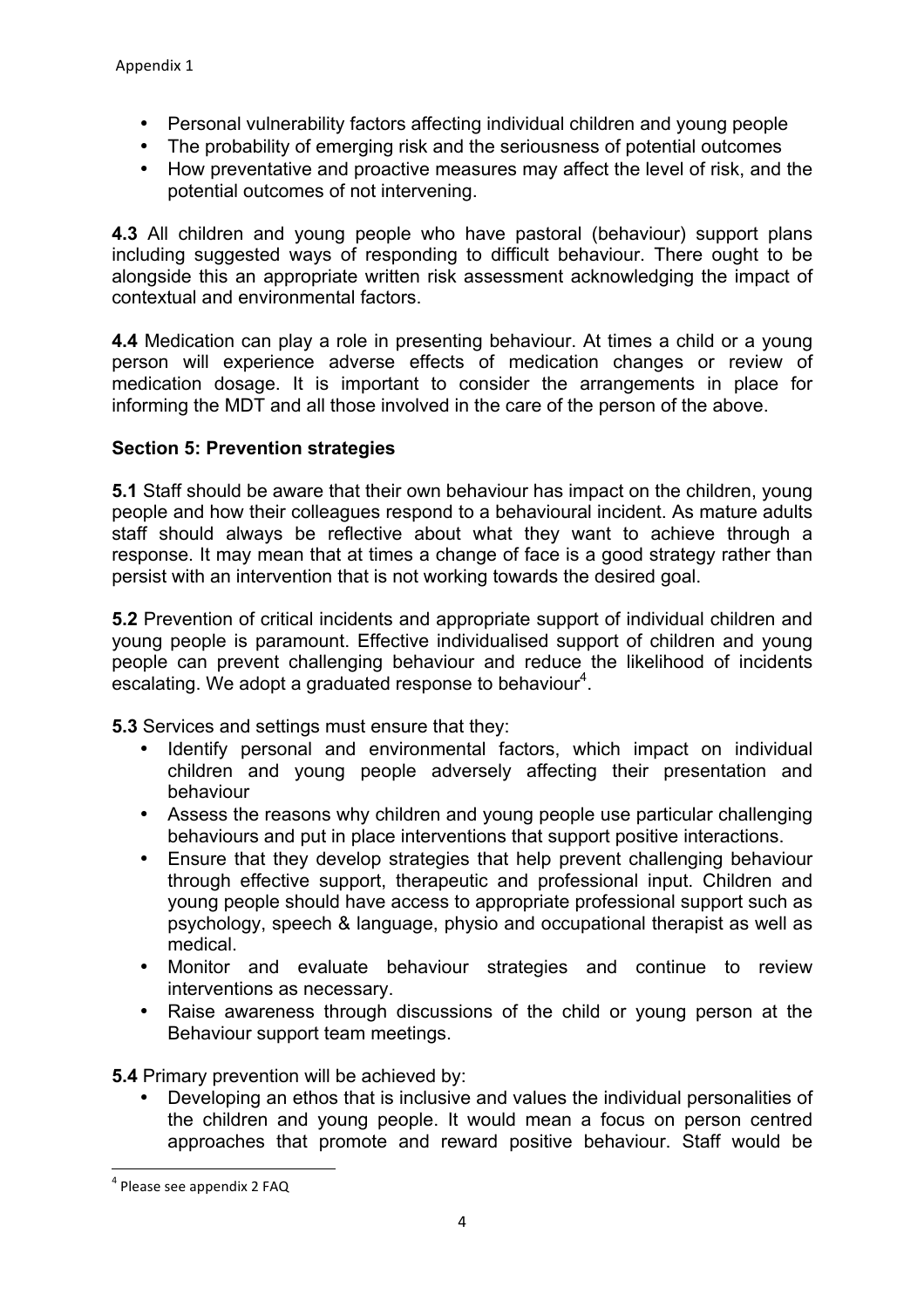modelling and living this way of working through their interactions with the children and young people.

- o There should be clarity about the expectations staff members have of each other and their responsibilities to the welfare of the children and the young people.
- o Staff would pay heed to the developmental ages of the children and young people and not focus solely on the chronological age.
- o Rewards for positive behaviour should reflect person centred approaches geared towards motivating behaviours such as cooperation, peer interactions, responsibilities to the environment and the setting as well as responsiveness to the needs of the others.
- o As a staff team creating opportunities to explore individual behaviours and reflect what communication is taking place when a child or a young person behaves in a certain way.
- Holding positive views of children and young people and building on the relationships valued by the child or young person
- Developing positive relationships with children and young people based on mutual respect and shared boundaries
- Creating an environment in which children, young people and staff feel safe and secure ensuring staff have the appropriate skills to effectively support children and young people
- Supporting children and young people, as far as is possible, to understand their behaviour and learn alternative ways of expressing themselves or achieving their desired aim through alternative methods.
- Recognise that we all make mistakes and that children and young people in learning new behaviours to meet their goals will at times act in their old inappropriate ways. Staff will bear this in mind and guide the children and young people as well as remind them of the expectations of them.
- Creating exciting and fulfilling lives for children and young people encouraging effective and consistent support from the family unit or carers, and involving, listening and taking account of the views held by the child or young person in their personal plan.
- **5.4** Secondary prevention should be used where primary prevention has been ineffective and is achieved by:
	- Ensuring staff have clear guidance and appropriate skills
	- Recognising the personal indicators exhibited by individual children and young people when they are having difficulty in managing their emotional state or are reaching crisis
	- Identifying previously successful distraction and de-escalation strategies. These must be incorporated in to the personal behaviour support plan. Alongside this identifying emerging risk indicators and ensuring there is a written record.
	- Attending Behaviour support team meetings to highlight the concerns as well as what interventions have been in place.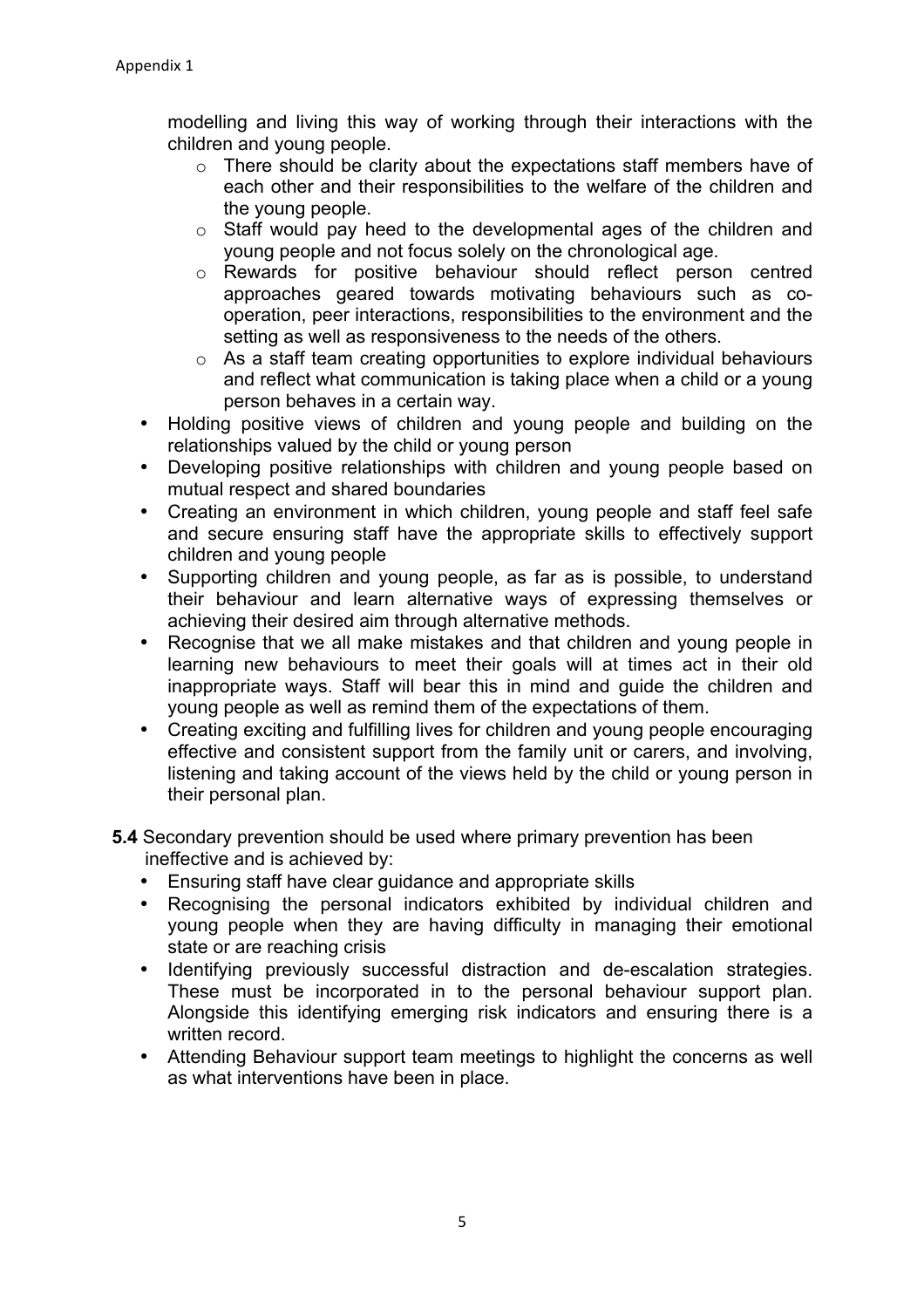## **Section 6: Emergency physical interventions**

**6.1** Physical intervention must be judged as appropriate for a given situation because

of the inherent risk in the environment and the unforeseeable nature of the event itself. Staff will remain responsible and accountable for their actions or inaction and must still act within current legislation<sup>5</sup> and guidance.

**6.2** The use of force must be justified and proportional to the situation. Staff must remain aware of section 3 (pg. 3) of this document.

## **Section 7: Proactive use of physical intervention**

**7.1** Parents/ carers as well as the young person where possible should be involved in

discussing and planning any physical interventions that are implemented in a thoughtful manner.

- There may be exceptions when a physical intervention is made due to exceptional circumstances that have not occurred before (see section 6 above).
- **7.2** The physical intervention plan should follow a gradient approach and it is an expectation that services should:
	- Ensure there is an appropriate assessment of the target behaviour(s) and the function of the behaviour has been identified so far as is possible
	- Be specific in identifying the target behaviours which are of concern and the behavioural indicators that lead to the difficult behavioural presentation
	- Identify actions which will reduce the risk levels which lead to the behaviour being exhibited
	- Identify the primary prevention strategies and link to a behavioural risk assessment
	- Clearly communicates to the staff the secondary preventative strategies or actions
	- Be specific in terms of long term and short term behaviour target, and identify when it may be necessary to use a physical intervention (if the behaviours are known and identified in previously) and if possible identifies which physical intervention technique is assessed as being the most appropriate.

#### **Section 8: Reporting and recording**

- **8.1** Young Epilepsy's systematic reporting and recording process, must be used. In the event of the use of restrictive physical intervention it will be important to record the following:
	- Personal information relating to the child or young person
	- The context of the incident, time, day, location, environmental issues

<u> 1989 - Jan Samuel Barbara, político establecido de la provincia de la provincia de la provincia de la provinci</u>

<sup>&</sup>lt;sup>5</sup> Please see Appendix 2 FAQ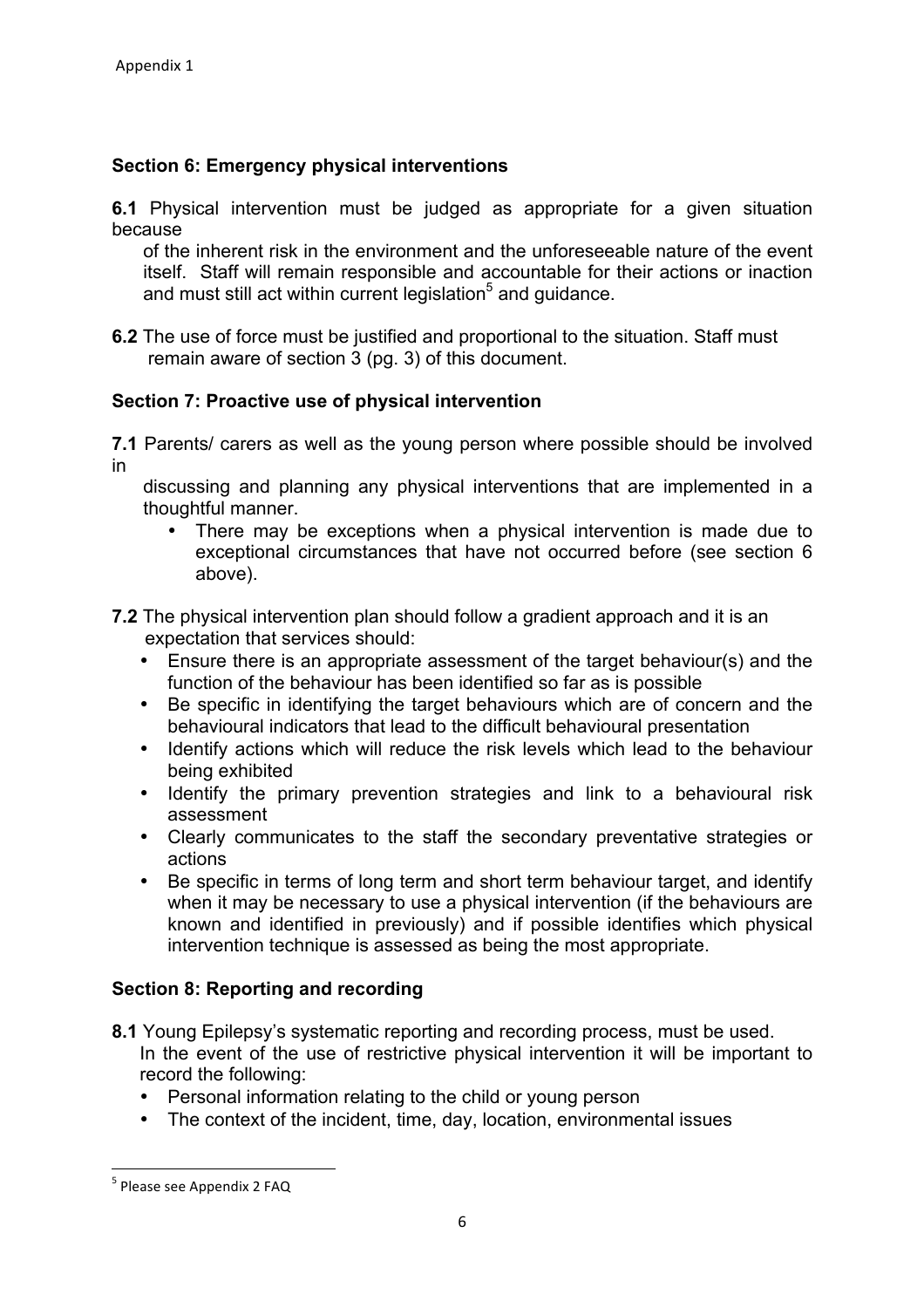- Who was present including other children or young people, staff, members of the public or family members
- Type of incident and relative risk
- Antecedent factors, what happened before the incident
- How was the child or the young person prepared in advance for the activity that led to the incident? Was there a social story, visual pictures and timetable?
- What alternative actions had been tried to prevent the escalation of the incident
- The reason that physical intervention was used and identify the technique
- What occurred following the incident, de-brief, support and the care of the child, young person or adult including others present,
- Information shared with others including the child, young person, and their parents/carers and other professionals.
- **8.2** Any injuries that occur to children, or young people during a physical intervention must be reported to Safeguarding and medical attention sought if appropriate..
- **8.3** Any injuries to staff during a physical intervention must be recorded and medical attention sought where appropriate.
- **8.4** All incidents of restrictive physical intervention will be collated and discussed at the weekly pastoral (behaviour) support team meeting and amendments made to the individual support plan for the child / young person as appropriate.

## **Section 9: De-brief**

**9.1** Following the use of restrictive physical interventions de-brief should be offered to

the child/young person, anyone present including other children and young people as well as the staff involved in holding the child or young person.

- **9.2** The child / young person who has required restrictive physical intervention to be applied should be given the opportunity to be debriefed and talk through their experience by a responsible adult who was not involved in the restrictive physical intervention incident within 24 hours. The child / young person should be encouraged to add their views, feelings, wishes and comments to the incident report. The child / young person must be offered the opportunity to have access to an advocate to help them with this.
- **9.3** De-brief may be offered in a formal or informal manner. It is the responsibility of managers to ensure that de-brief is offered to staff affected by incidents.

## **Section 10: Training**

**10.1**. Young Epilepsy believe The BILD physical interventions accreditation scheme is

a good indicator of best practice standards when commissioning training. Young Epilepsy therefore have commissioned PRICE Training to provide a bespoke in-house training package. (Safe Support).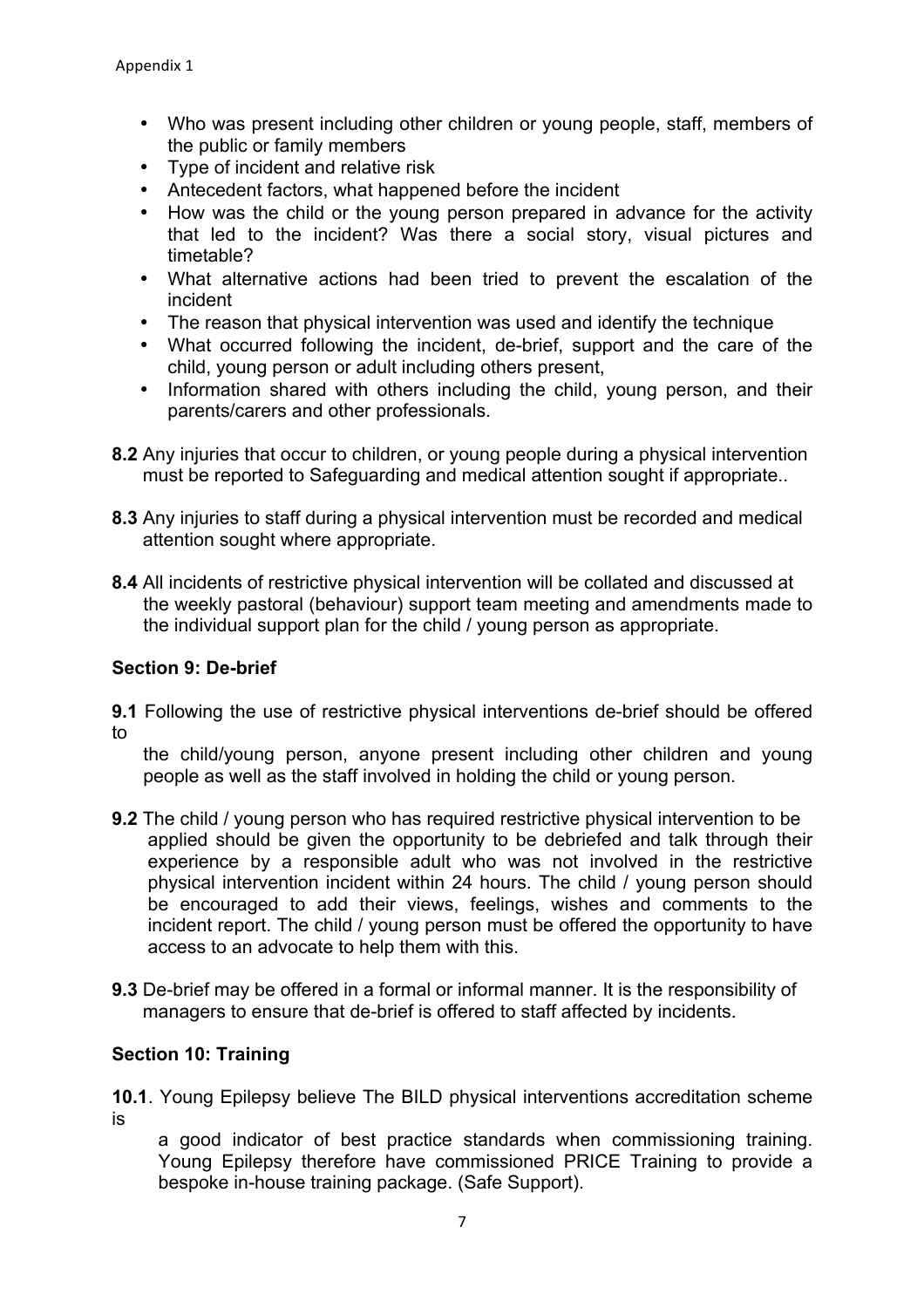**10.2** This decision was made to ensure that the training will:

- Meet current needs based on behaviour audit and risk assessment
- Should focus on the skills of prevention, de-escalation and diversion
- Promote positive relationships
- Offer alternative actions and responses
- Promote and discuss the rights of children and young people
- Promote and discuss the rights, responsibilities and legal protection for employees
- Establish links to health and safety legislation
- Discuss ethics and the legal framework
- Deliver information in an appropriate context taking account of the individual service users with specific reference to needs
- Enable staff to develop their personal skills
- Enable staff to respond to incidents that occur frequently in the service, and
- Provide necessary protection against litigation.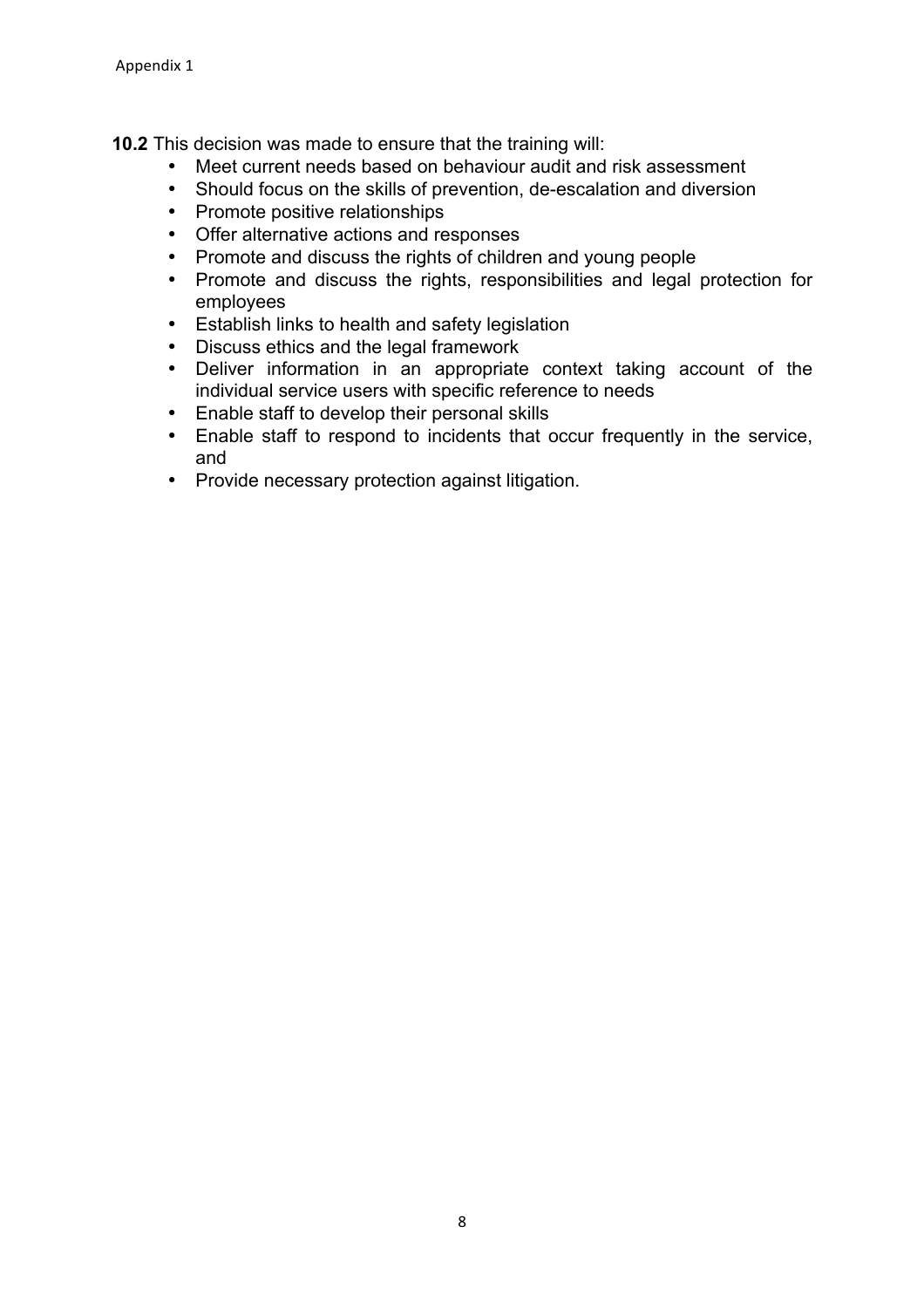## **Section 11: Leadership, assurance and accountability**

- **11.1** A board level, or equivalent, lead must be identified for increasing the use of recovery-based approaches including, where appropriate, positive behavioural support planning, and reducing restrictive interventions
- **11.2** Board must maintain and be accountable for overarching restrictive intervention reduction programmes.

**11.3** Executive board (or equivalent) must approve the increased behavioural support

planning and restrictive intervention reduction to be taught to their staff.

- **11.4** Governance structures and transparent polices around the use of restrictive interventions must be established by the organisation.
- **11.5** Young Epilepsy must have clear local policy requirements and ensure these are available and accessible to users of services and carers.
- **11.6** Young Epilepsy must report on the use of restrictive interventions to service commissioners, who will monitor and act in the event of concerns.
- **11.7** Board must receive and develop actions plans in response to an annual audit of behaviour support plans.
- **11.8** Post-incident reviews and debriefs must be planned so that lessons are learned when incidents occur where restrictive interventions have had to be used.

#### **Section 12:Transparency**

**12.1** Providers must ensure that internal audit programmes include reviews of the quality, design and application of behaviour support plans, or their equivalents.

**12.2** Accurate internal data must be gathered, aggregated and published by providers

including progress against restrictive intervention reduction programmes and details of training and development in annual quality accounts or equivalent.

- **12.3** Service commissioners must be informed by providers about restrictive interventions used for those for whom they have responsibility.
- **12.4** Accurate internal data must be gathered, aggregated and reported by providers through mandatory reporting mechanisms where these apply, e.g. National Reporting and Learning Service (NRLS) and National Mental Health Minimum Data Set (NMHMDS). [Paras 110-112]

#### **Section 13: Monitoring and oversight**

Ofsted inspections for children's homes and Care Quality Commission's (CQC) for adult residential homes will carry out monitoring and inspection against compliance